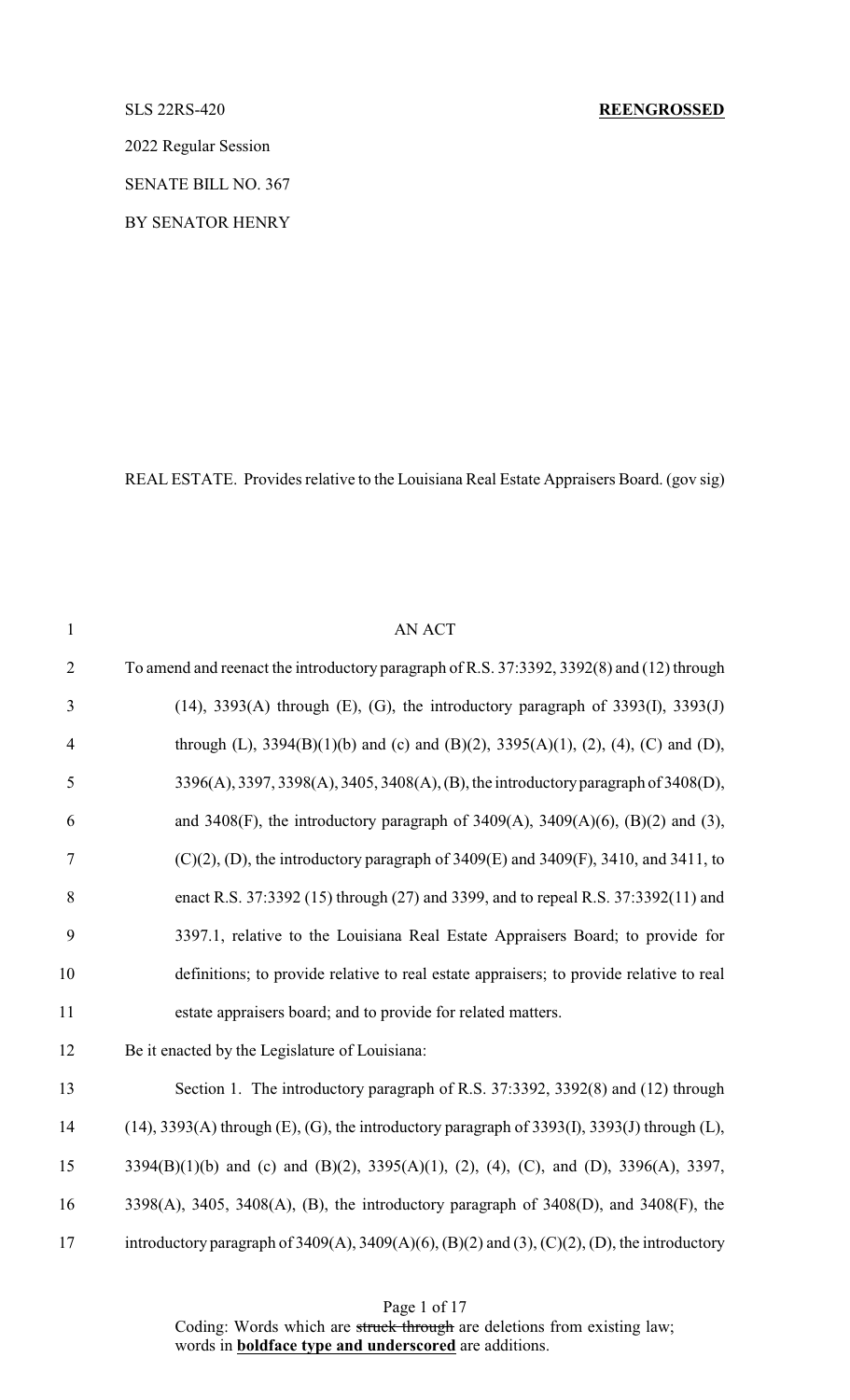| $\mathbf{1}$   | paragraph of 3409(E), and 3409(F), 3410, and 3411, are hereby amended and reenacted and |
|----------------|-----------------------------------------------------------------------------------------|
| $\overline{2}$ | R.S. 37:3392 (15) through (27) and 3399 are hereby enacted to read as follows:          |
| 3              | §3392. Definitions                                                                      |
| 4              | As used in this Chapter, the following words have the meaning ascribed to               |
| 5              | them in this Section unless the context clearly indicates otherwise:                    |
| 6              | $\ast$<br>$\ast$<br>∗                                                                   |
| 7              | (8) "General certified real estate Certified general appraiser" means a any             |
| 8              | person who holds a current, valid license issued to him licensed by the board for       |
| 9              | appraisal of to appraise all types of real estate regardless of complexity or           |
| 10             | transaction value.                                                                      |
| 11             | $\ast$<br>$\ast$<br>∗                                                                   |
| 12             | (12) "Real estate appraiser trainee" "Trainee appraiser" means any person               |
| 13             | who has been issued a license registered by the board and authorized to appraise        |
| 14             | properties under the supervision of a licensed general real estate appraiser or         |
| 15             | residential real estate appraiser.                                                      |
| 16             | (13) "Real property" or "real estate" means one or more defined interests               |
| 17             | in a parcel of real estate, whether an unencumbered fee or a lesser estate immovable    |
| 18             | property, as defined by Civil Code Article 462 et seq.                                  |
| 19             | $(14)(a)$ "Residential certified real estate Certified residential appraiser"           |
| 20             | means any person who holds a current, valid license issued licensed by the board to     |
| 21             | appraise the following: one to four residential units, without regard to transaction    |
| 22             | value or complexity, and perform appraisals of other types of real estate having a      |
| 23             | transaction value of two hundred fifty thousand dollars or less. This includes the      |
| 24             | appraisal of vacant or unimproved land that is utilized for one to four family          |
| 25             | residential units.                                                                      |
| 26             | (i) One to four residential units without regard to value or complexity.                |
| 27             | (ii) All other real or immovable property, which is the subject of an                   |
| 28             | appraisal involving or having a market value of five hundred thousand dollars           |
| 29             | or less.                                                                                |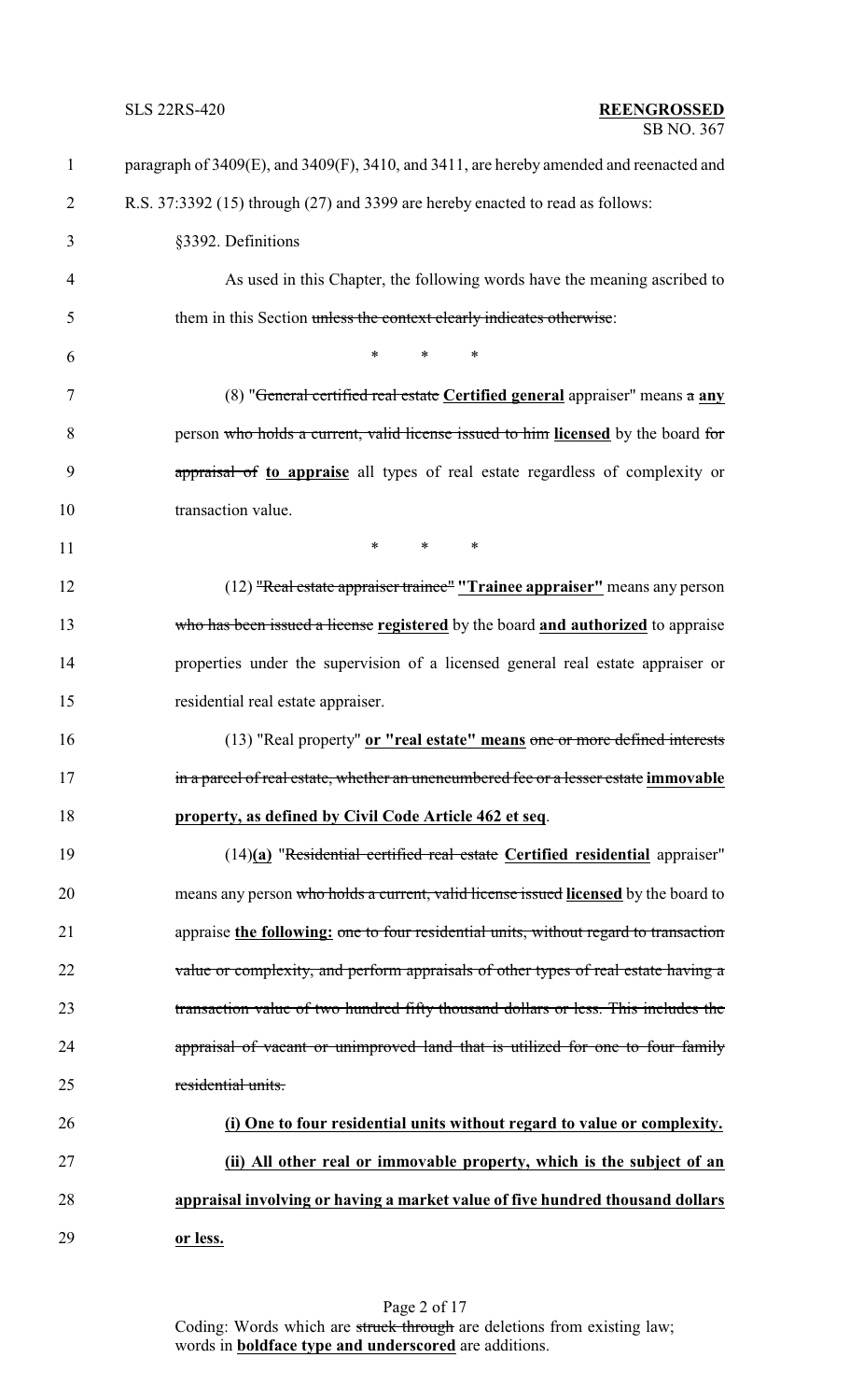| $\mathbf{1}$   | (iii) The authority of a "certified residential appraiser" includes but is          |
|----------------|-------------------------------------------------------------------------------------|
| $\overline{2}$ | not limited to the authority to appraise vacant or unimproved land utilized for     |
| 3              | the purposes of one to four family residential units or for which the highest and   |
| $\overline{4}$ | best use is for one to four family residential units; however, such authority shall |
| 5              | not include the authority to appraise any subdivision for which a development       |
| 6              | analysis or development appraisal is necessary.                                     |
| $\overline{7}$ | (15) "Licensed residential appraiser" means any person licensed by the              |
| $8\,$          | board whose authority to appraise real property is limited to the appraisal of      |
| 9              | noncomplex one to four residential units having a transaction value of less than    |
| 10             | one million dollars and of complex one to four residential units having a           |
| 11             | transaction value of less than four hundred thousand dollars in accordance with     |
| 12             | the Real Property Appraiser Qualification Criteria. For the purposes of this        |
| 13             | Paragraph, "transaction value" means market value for nonfederally related          |
| 14             | transaction appraisals.                                                             |
| 15             | (16) "AQB" means the Appraiser Qualifications Board of TAF created                  |
| 16             | in accordance with Title XI of FIRREA. The AQB develops, interprets, and            |
| 17             | amends the Real Property Appraiser Qualification Criteria.                          |
| 18             | (17) "ASB" means the Appraisal Standards Board of TAF created in                    |
| 19             | accordance with Title XI of FIRREA. The ASB develops, promulgates,                  |
| 20             | interprets, and amends USPAP.                                                       |
| 21             | (18) "ASC" means the Appraisal Subcommittee created in accordance                   |
| 22             | with Title XI of FIRREA and organized and subject to the Federal Financial          |
| 23             | Institutions Examination Council, or its successor, according to the Financial      |
| 24             | <b>Institutions Regulatory and Interest Rate Control Act of 1978.</b>               |
| 25             | (19) "FIRREA" means the Financial Institution Reform, Recovery and                  |
| 26             | Enforcement Act of 1989, as enacted under federal law, specifically includes but    |
| 27             | is not limited to Title XI, requiring real estate appraisals used in connection     |
| 28             | with federally related transactions to comply with uniform standards and to be      |
| 29             | prepared by credentialed real property appraisers.                                  |

Page 3 of 17 Coding: Words which are struck through are deletions from existing law; words in **boldface type and underscored** are additions.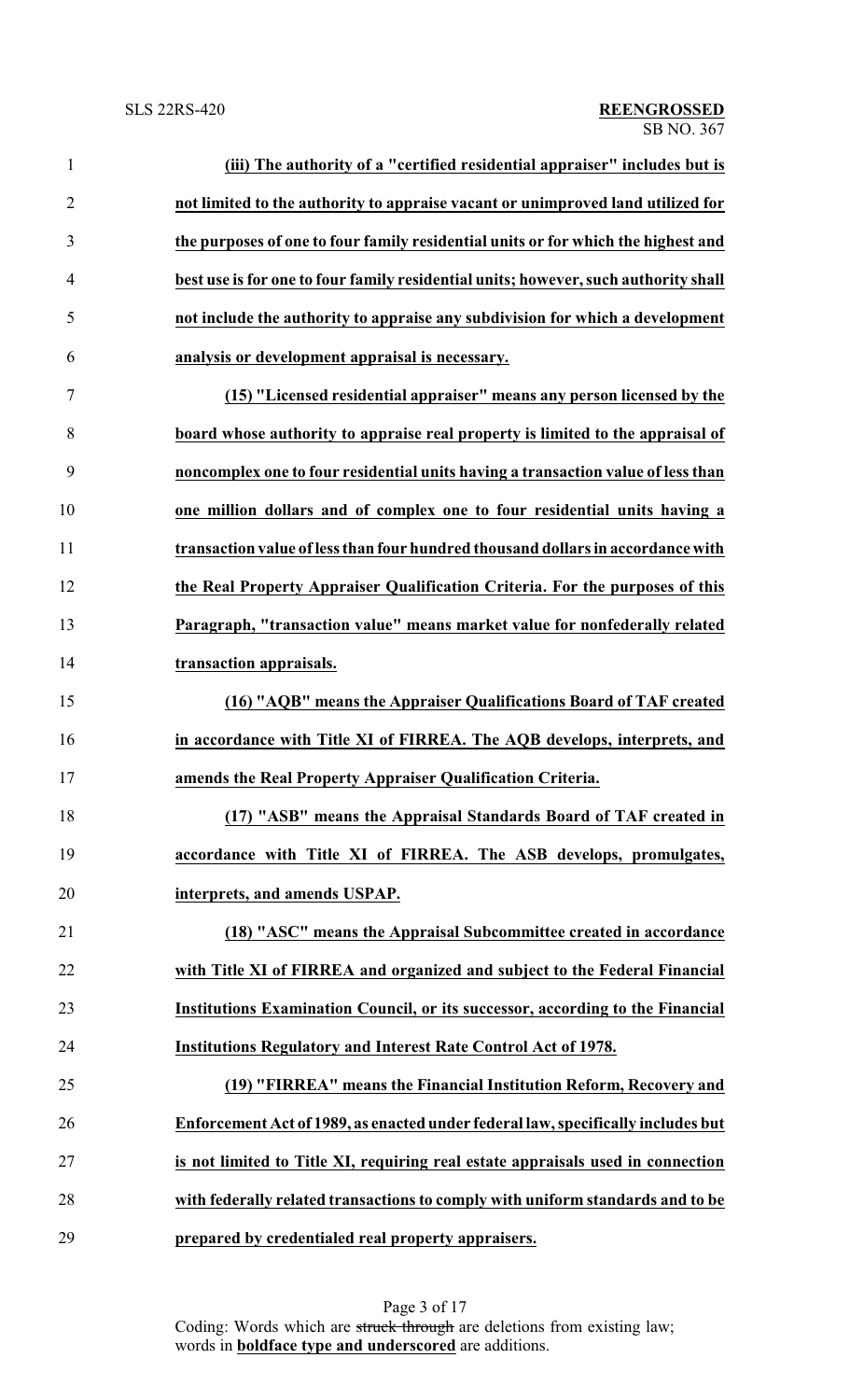| $\mathbf{1}$   | (20) "Market value" means a value stated as an opinion, which presumes            |
|----------------|-----------------------------------------------------------------------------------|
| $\overline{2}$ | the transfer of real property as of a certain date and subject to specific        |
| 3              | conditions set forth in the value definition identified by an appraiser as        |
| $\overline{4}$ | applicable to an appraisal.                                                       |
| 5              | (21) "PAREA" means or refers to any Practical Applications of Real                |
| 6              | Estate Appraisal training program created or implemented in accordance with       |
| 7              | the Real Property Appraiser Qualification Criteria developed and approved by      |
| 8              | the AQB, to provide an alternate pathway for applicants to obtain licensure as    |
| 9              | a licensed residential appraiser or as a certified residential appraiser without  |
| 10             | training as a trainee appraiser, subject to the direct control and supervision of |
| 11             | a supervisory appraiser.                                                          |
| 12             | (22) "Real Property Appraiser Qualification Criteria" means the                   |
| 13             | qualifying criteria, regarding the minimum education, experience, and             |
| 14             | examination requirements for real estate appraisers, as established by the AQB.   |
| 15             | (23) "Supervisory appraiser" means a certified residential appraiser or           |
| 16             | certified general appraiser registered by the board to supervise one or more      |
| 17             | trainee appraisers and who satisfies the applicable minimum qualifications        |
| 18             | required by the the Real Property Appraiser Qualification Criteria, including     |
| 19             | but not limited to the following:                                                 |
| 20             | (a) The supervisory appraiser shall have been licensed and in good                |
| 21             | standing with any competent appraisal licensing jurisdiction for at least three   |
| 22             | years.                                                                            |
| 23             | (b) The supervisory appraiser shall not have been subject to any                  |
| 24             | disciplinary action within any jurisdiction, that affected the appraiser's legal  |
| 25             | eligibility to engage in the appraisal practice, within the last three years.     |
| 26             | (c) The supervisory appraiser shall not be registered at any one time to          |
| 27             | supervise more than three trainee appraisers.                                     |
| 28             | (d) Prior to his supervision of any trainee appraiser, the supervisory            |
| 29             | appraiser shall register on a form and in a manner prescribed by the board for    |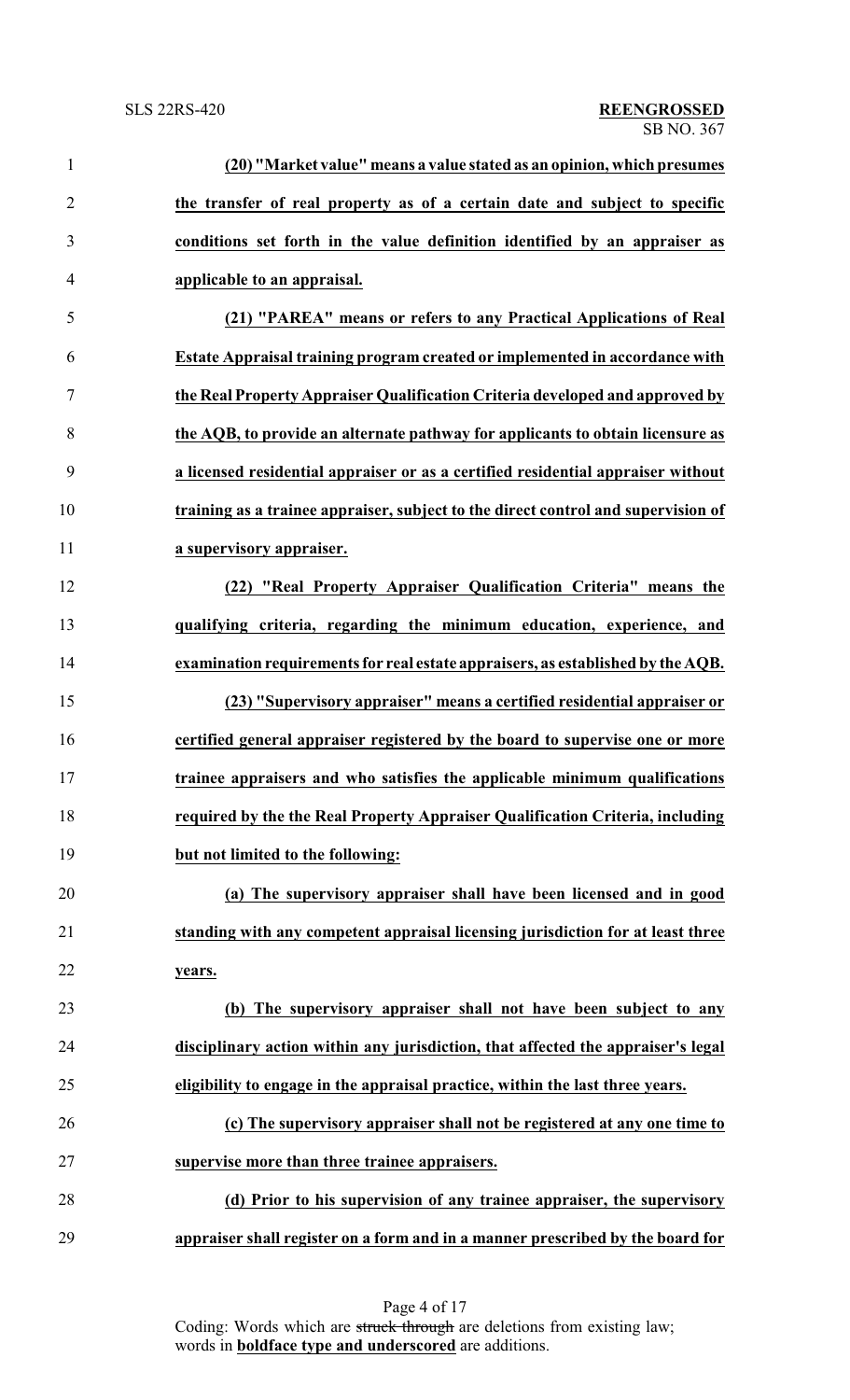| $\mathbf{1}$   | each trainee appraiser supervised.                                                          |
|----------------|---------------------------------------------------------------------------------------------|
| $\overline{2}$ | (24) "TAF" means The Appraisal Foundation created in accordance                             |
| 3              | with Title XI of FIRREA.                                                                    |
| $\overline{4}$ | (25) "Transaction value" means the following in accordance with Title                       |
| 5              | <b>XI of FIRREA:</b>                                                                        |
| 6              | (a) For loans or other extensions of credit, the amount of the loan or                      |
| 7              | extension of credit.                                                                        |
| 8              | (b) For sales, leases, purchases, and investments in or exchanges of real                   |
| 9              | property, the market value of the real property interest involved.                          |
| 10             | (c) For the pooling of loans or interests in real property for resale or                    |
| 11             | purchase, the amount of the loan or market value of the real property                       |
| 12             | calculated with respect to each such loan or interest in real property.                     |
| 13             | (26) "USPAP" means the Uniform Standards of Professional Appraisal                          |
| 14             | Practice, which establishes the minimum requirements applicable to appraisers               |
| 15             | for the purpose of promoting and maintaining public trust in the appraisal                  |
| 16             | practice, as implemented and periodically amended by the ASB.                               |
| 17             | (27) "Complex one to four unit residential property appraisal" means                        |
| 18             | an appraisal in which the property to be appraised, the form of ownership, or               |
| 19             | the market conditions are atypical.                                                         |
| 20             | §3393. License required; penalty for unlicensed real estate appraiser activity              |
| 21             | A. No person, other than a state licensed real estate appraiser registered or               |
| 22             | <b>licensed by the board</b> , shall assume or use that title or any title, designation, or |
| 23             | abbreviation that may create the impression of being registered or licensed as a real       |
| 24             | estate appraiser $\frac{by}{in}$ this state.                                                |
| 25             | B. No <b>registered or</b> licensed real estate appraiser shall assume or use any           |
| 26             | title, designation, or abbreviation that may create the impression of being registered      |
| 27             | or licensed in a class other than that for which his actual registration or license has     |
| 28             | been issued.                                                                                |
| 29             | C. It shall be unlawful for any individual, for a fee or other valuable                     |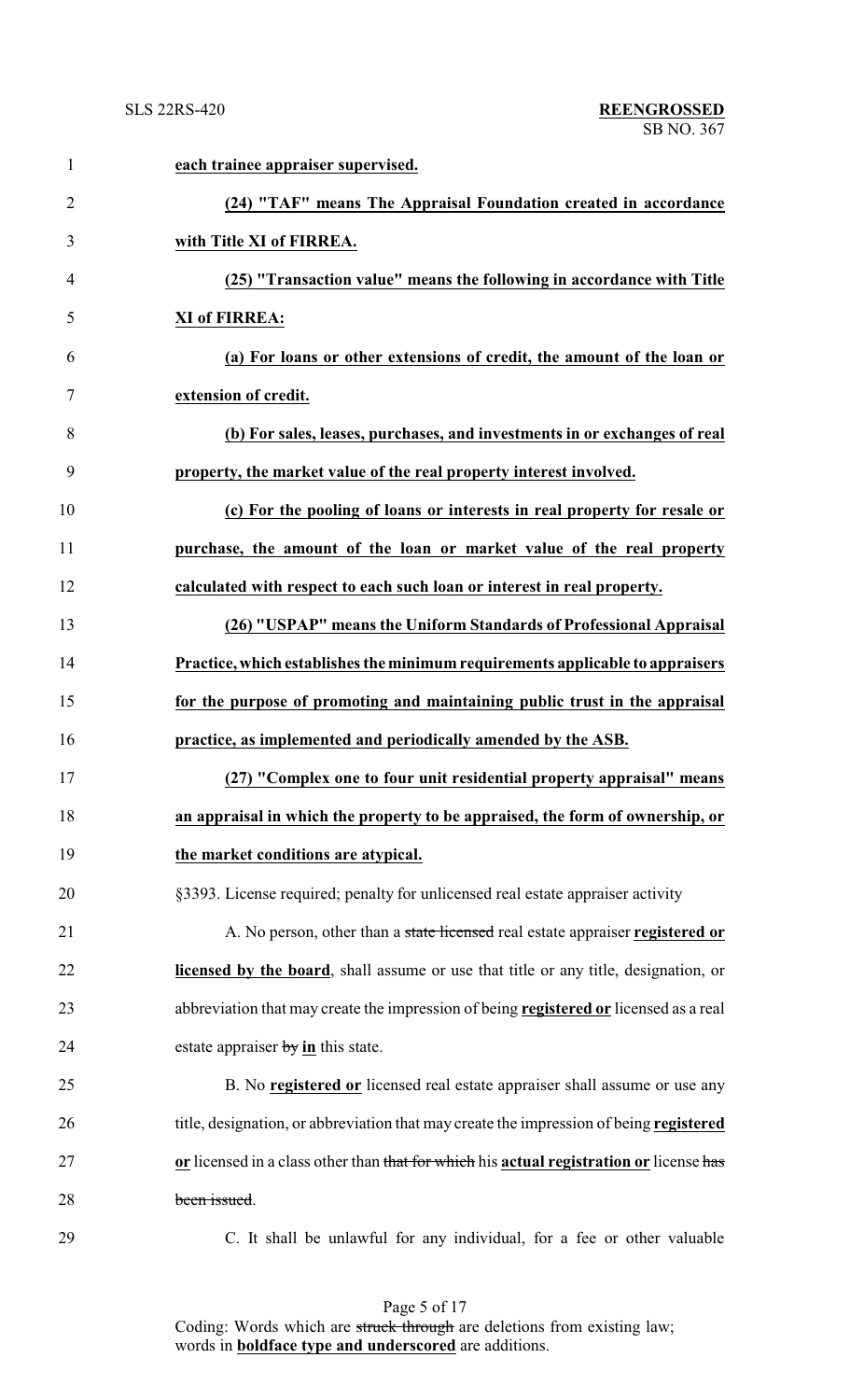| $\mathbf{1}$   | consideration, or with the intention or expectation of receiving or collecting a fee or  |
|----------------|------------------------------------------------------------------------------------------|
| $\overline{2}$ | valuable consideration from another, to do any of the following unless the individual    |
| 3              | is registered or licensed under in accordance with the provisions of this Chapter:       |
| $\overline{4}$ | (1) Be employed to perform or perform an appraisal $\alpha s$ defined in this            |
| 5              | Chapter where the subject property of the assignment lies within the borders of the      |
| 6              | state of Louisiana.                                                                      |
| 7              | (2) Present himself, or allow himself to be presented, as being able to perform          |
| $8\,$          | an appraisal for which a registration or license is required under in accordance         |
| 9              | with the provisions of this Chapter.                                                     |
| 10             | D. All real estate appraiser registrations or licenses issued under the                  |
| 11             | provisions of this Chapter shall be issued in the individual name of the applicant and   |
| 12             | shall not be issued to a partnership, association, corporation, firm, or group. Nothing  |
| 13             | shall preclude a licensed real property registered or licensed appraiser from            |
| 14             | performing appraisals for or on behalf of a partnership, association, corporation,       |
| 15             | firm, or group.                                                                          |
| 16             | E. Nothing in this Chapter shall preclude a licensed real estate broker or               |
| 17             | salesperson from performing a broker price opinion/comparative market analysis in        |
| 18             | the ordinary course of the practice of real estate, provided that the broker or          |
| 19             | salesperson does not <i>unlawfully</i> represent himself as being a state licensed real  |
| 20             | estate a registered or licensed appraiser.                                               |
| 21             | $\ast$<br>$\ast$<br>$\ast$                                                               |
| 22             | G. It shall be unlawful for any individual, person, partnership, association,            |
| 23             | or corporation to perform any type of review or analysis of a real property appraisal,   |
| 24             | unless that person is <b>registered or</b> licensed to perform real property appraisals. |
| 25             | $*$ *<br>$\ast$                                                                          |
| 26             | I. In addition to any other civil remedy or civil penalty provided in this               |
| 27             | Chapter, the board may issue a subpoena to any person based on the probable cause        |
| 28             | that he has engaged in real estate appraiser activity without a registration or license. |
| 29             | Subpoenas issued by the board shall:                                                     |
|                |                                                                                          |

Page 6 of 17 Coding: Words which are struck through are deletions from existing law; words in **boldface type and underscored** are additions.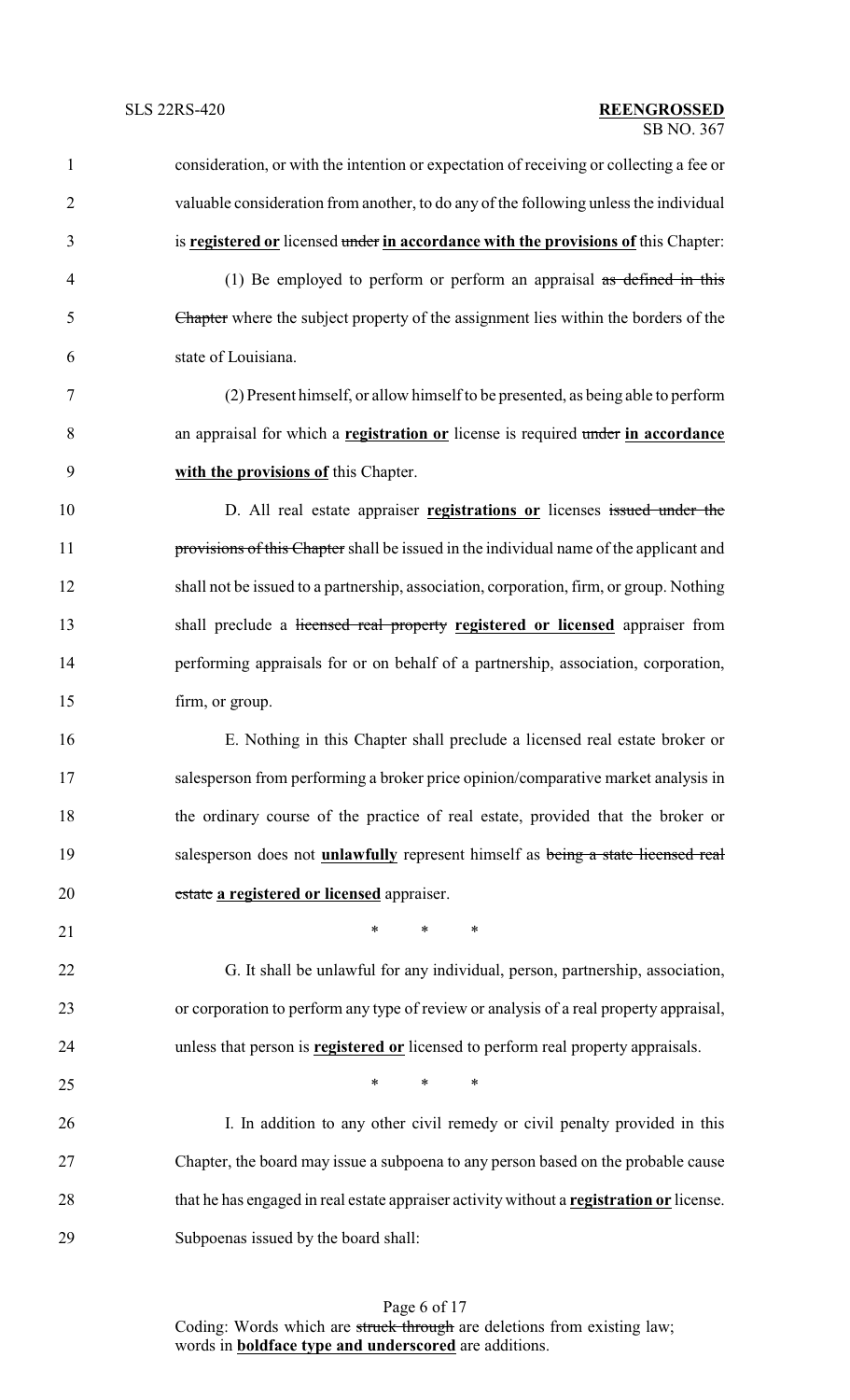1 \* \* \* \*

 J. In accordance with the provisions of this Chapter and the Administrative Procedure Act, the board may impose a civil penalty not to exceed five thousand dollars and costs and attorney fees upon any person who is found to have engaged in real estate appraiser **appraisal** activity without a **registration or** license **issued by the board**. 7 K. An unlicensed person who engages in or offers to engage in, or performs or offers to perform, any of the practices, acts, or operations set forth in R.S. 37:3392 and this Section shall be sufficient evidence to raise a presumption of fact or to 10 establish the fact that he has illegally engaged in or performed real estate appraiser 11 activity. **L.K.** A person engaged in real estate appraiser appraisal activity without a **registration or** license **issued by the board** shall not have the right to receive any

 compensation for services so rendered **in this state**. In addition to any other penalties **imposed under authorized by** this Chapter, the board may require any person engaged in real estate appraiser **appraisal** activity without a **registration or** license to return any fees collected for such activity.

§3394. Louisiana Real Estate Appraisers Board

| 19              |      | *      | $\ast$ | $\ast$ |
|-----------------|------|--------|--------|--------|
| 20              | B(1) | $\ast$ | $\ast$ | $\ast$ |
| $\overline{21}$ | (a)  | $*$    | $\ast$ | $\ast$ |

 (b) One member shall have been engaged in the business of appraisal management for at least four years and shall be an employee or representative of a Louisiana licensed appraisal management company. Additionally, this member shall 25 be a citizen and qualified elector of Louisiana and licensed  $\frac{a}{\cos a}$  in Louisiana certified real estate **as either a certified residential appraiser or certified general** appraiser immediately preceding the appointment to the board.

 (c) The remainder **Each of the remaining members** shall have been domiciled in Louisiana and licensed as certified real estate appraisers **either a**

> Page 7 of 17 Coding: Words which are struck through are deletions from existing law; words in **boldface type and underscored** are additions.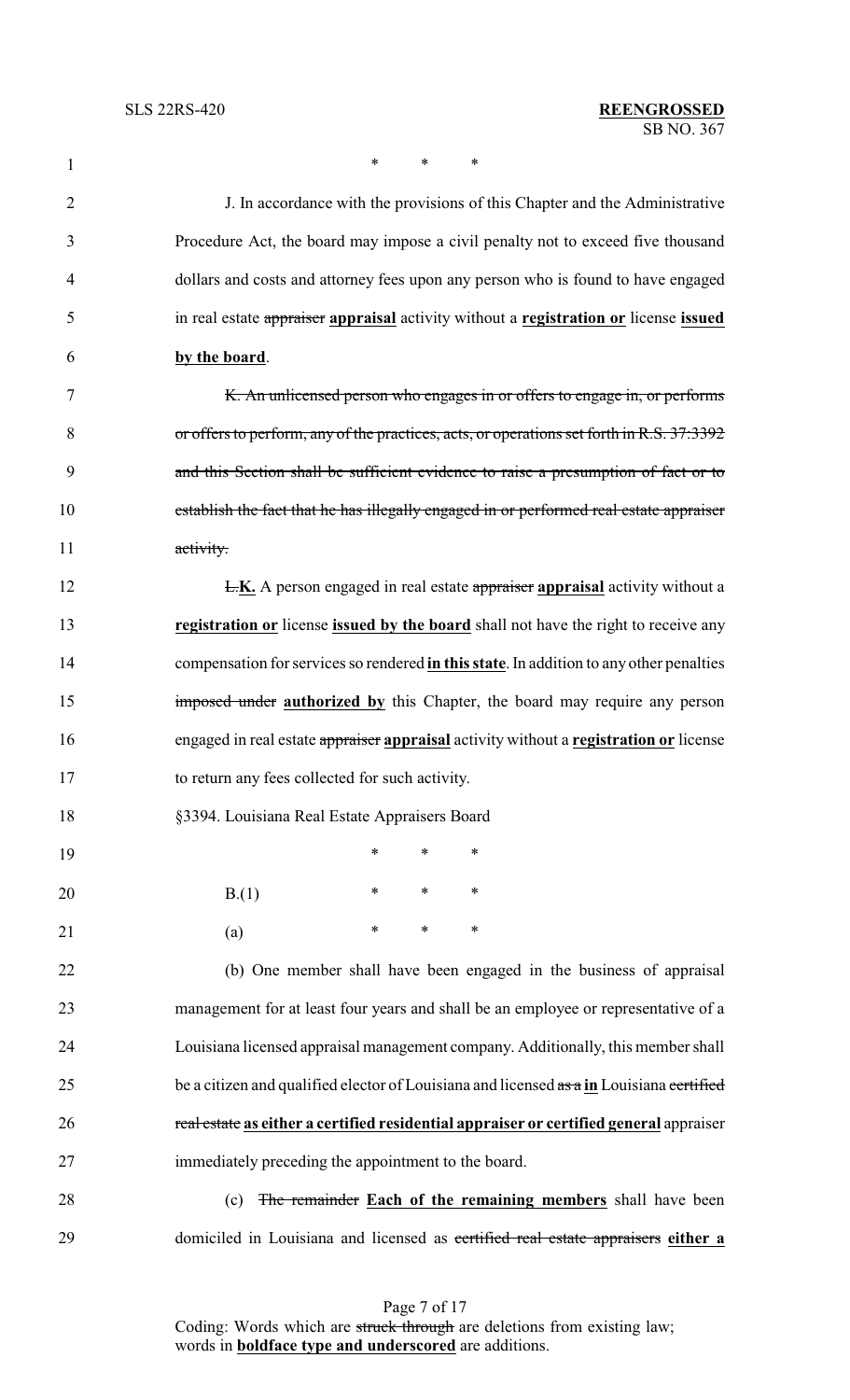| $\mathbf{1}$   | certified residential appraiser or certified general appraiser for not less than five           |
|----------------|-------------------------------------------------------------------------------------------------|
| $\overline{2}$ | consecutive years immediately preceding the appointment.                                        |
| 3              | (2) At least four of the ten members shall be <b>certified</b> general appraisers and           |
| $\overline{4}$ | at least two of the ten members shall be <b>certified</b> residential appraisers. All appraiser |
| 5              | members shall be state certified.                                                               |
| 6              | $\ast$<br>$\ast$<br>$\ast$                                                                      |
| 7              | §3395. Powers, duties                                                                           |
| 8              | A. The board shall have the following autonomous powers and duties:                             |
| 9              | $(1)$ To regulate the issuance of real estate appraiser and trainee registrations               |
| 10             | and licenses.                                                                                   |
| 11             | (2) To establish administrative procedures for processing applications and                      |
| 12             | issuing registrations and licenses to real estate appraisers and trainees.                      |
| 13             | $\ast$<br>*<br>$\ast$                                                                           |
| 14             | (4) To require any satisfactory proof it may desire in reference to the honesty,                |
| 15             | truthfulness, reputation, knowledge, and experience of any applicant for a real estate          |
| 16             | appraiser registration or license prior to the issuance of any license.                         |
| 17             | $\ast$ . The set of $\ast$<br>$\ast$ $\cdots$<br>∗                                              |
| 18             | C. The board shall have authority to require any real estate appraiser                          |
| 19             | registrant or licensee to maintain records, as specified in this Chapter, and to                |
| 20             | inspect and subpoena such records.                                                              |
| 21             | D. The board shall have the authority to subpoena any real estate appraiser                     |
| 22             | registrant, licensee, or witness for the purpose of holding any hearing or in                   |
| 23             | furtherance of an investigation. Failure of a licensee to comply with a subpoena                |
| 24             | duces tecum shall be punishable by the board in accordance with the provisions of               |
| 25             | R.S. 37:3409.                                                                                   |
| 26             | §3396. Applications                                                                             |
| 27             | A. Applications for examination, experience review, registration, licensure,                    |
| 28             | and renewal certification shall be made in writing to the board on forms provided on            |
| 29             | a form prescribed and in a manner required by the board.                                        |

Page 8 of 17 Coding: Words which are struck through are deletions from existing law; words in **boldface type and underscored** are additions.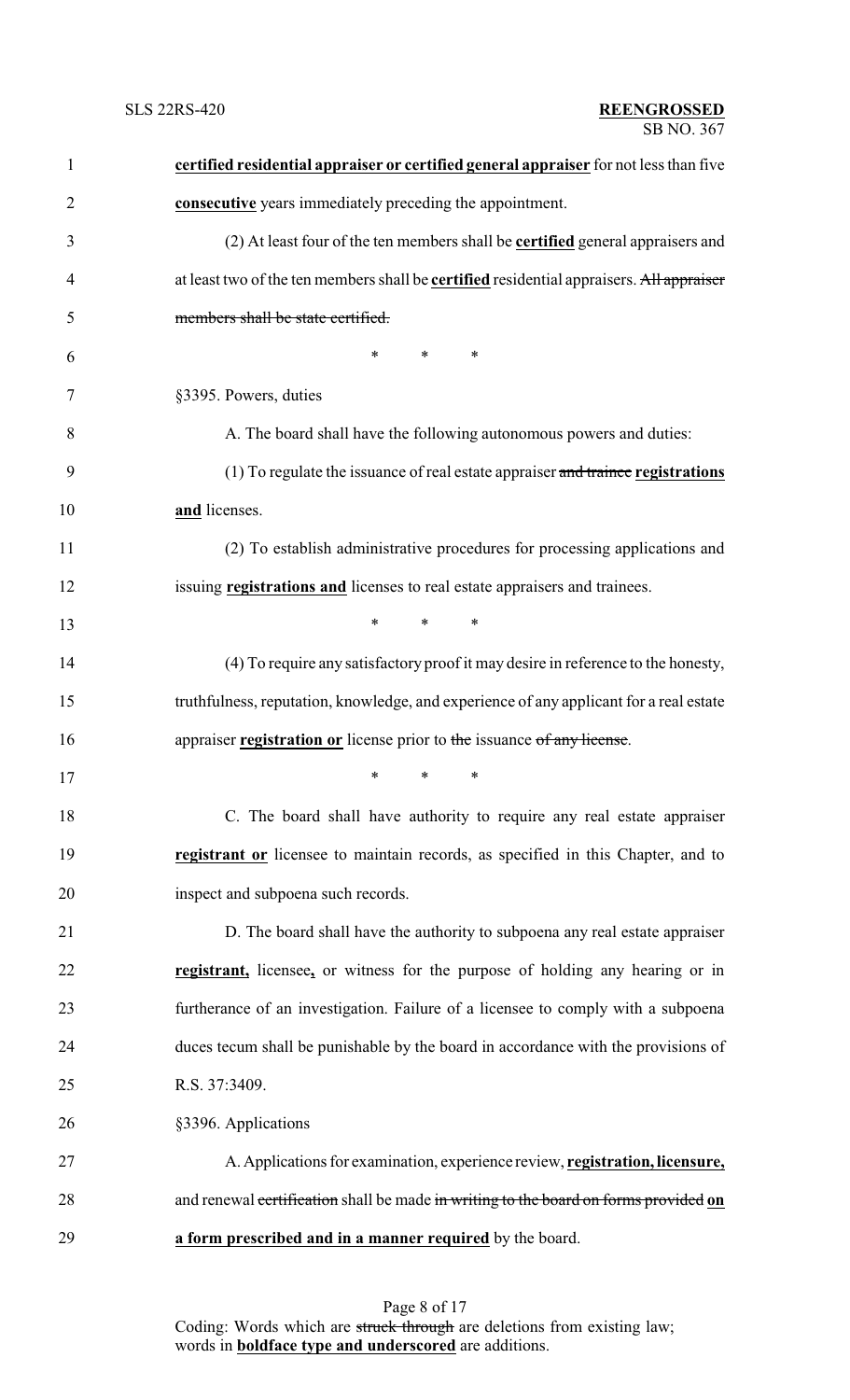| $\mathbf{1}$   | *<br>*<br>$\ast$                                                                         |
|----------------|------------------------------------------------------------------------------------------|
| $\overline{2}$ | §3397. License and registration classifications; criteria                                |
| 3              | A.(1) There shall be are three classes of licenses for real estate appraisers.           |
| 4              | (a) Licensed residential appraiser.                                                      |
| 5              | (b) Certified residential appraiser.                                                     |
| 6              | (c) Certified general appraiser.                                                         |
| 7              | (2) Such The license classes enumerated in Paragraph (1) of this                         |
| 8              | <b>Subsection</b> shall conform in all respects with the Financial Institutions Reform,  |
| 9              | Recovery and Enforcement Act of 1989, P.L. 101-73, and any subsequent                    |
| 10             | amendments and regulations issued pursuant thereto.                                      |
| 11             | (2) The application for examination, experience review, and renewal                      |
| 12             | certification shall specify the license classification for which the applicant is        |
| 13             | applying.                                                                                |
| 14             | B. There are two classes of registrations for real estate appraisers:                    |
| 15             | $(1)(a)$ Trainee appraiser. Applicants for a real estate appraiser trainee               |
| 16             | license shall be subject to training and direct supervision by a certified appraiser who |
| 17             | meets all of the following qualifications:                                               |
| 18             | (i) Has been licensed as a certified real estate appraiser in Louisiana for at           |
| 19             | least three years prior to becoming a supervising appraiser.                             |
| 20             | (ii) Is in good standing as a certified residential or certified general real estate     |
| 21             | appraiser in Louisiana.                                                                  |
| 22             | (b) Both the trainee applicant and the supervising appraiser shall complete              |
| 23             | a course that complies, at minimum, with the specifications for course content           |
| 24             | established by the Appraiser Qualifications Board (AQB) of the Appraisal                 |
| 25             | Foundation. The course shall be oriented toward the requirements and                     |
| 26             | responsibilities of supervising appraisers and expectations for trainee appraisers. The  |
| 27             | course shall be completed by the trainee appraiser prior to obtaining a trainee          |
| 28             | appraiser license and by the supervising appraiser prior to supervising a trainee        |
| 29             | appraiser. The supervising appraiser shall not have been subject to any disciplinary     |

Page 9 of 17 Coding: Words which are struck through are deletions from existing law; words in **boldface type and underscored** are additions.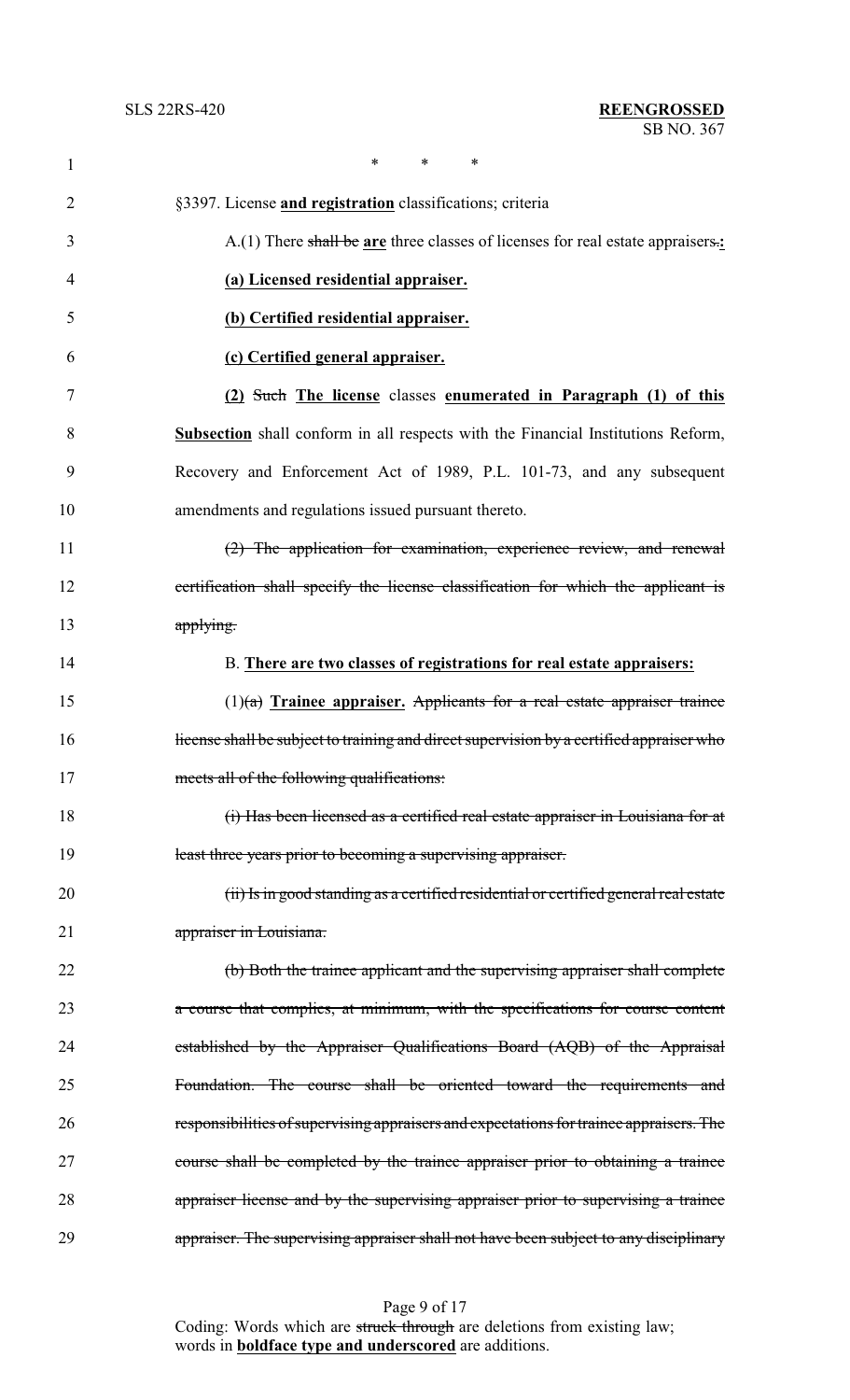| 1  | action in any jurisdiction within the last three years that affects the supervisor's legal     |
|----|------------------------------------------------------------------------------------------------|
| 2  | eligibility to engage in appraiser practice. The appraiser trainee is permitted to have        |
| 3  | more than one supervising appraiser. The scope of work for the appraiser trainee is            |
| 4  | limited to the appraisal of those properties that the supervising appraiser is licensed        |
| 5  | to appraise.                                                                                   |
| 6  | (2) <b>Supervisory appraiser.</b> There are no additional examination or                       |
| 7  | experience requirements other than those listed in this Subsection for the real estate         |
| 8  | appraiser trainee license.                                                                     |
| 9  | $\left(\frac{1}{2}\right)$ C.(1) An A supervisory appraiser and a trainee appraiser shall each |
| 10 | maintain an appraisal experience log shall be maintained jointly by the supervising            |
| 11 | appraiser and the trainee appraiser. It is the responsibility of both the supervisory          |
| 12 | appraiser and the trainee appraiser and shall be independently obligated to ensure             |
| 13 | the appraisal experience log is accurate, current, and complies with the requirements          |
| 14 | of the trainee appraiser's credentialing jurisdiction the provisions of this Chapter.          |
| 15 | At a minimum, the appraisal log shall include the following:                                   |
| 16 | (a) Type of property.                                                                          |
| 17 | (b) Date of report.                                                                            |
| 18 | (c) Address of appraised property.                                                             |
| 19 | (d) Description of work performed by the trainee appraiser and scope of the                    |
| 20 | review and supervision of the supervisory appraiser.                                           |
| 21 | (e) Number of actual work hours by the trainee appraiser on the assignment.                    |
| 22 | (f) The signature and state certification number of the supervisory appraiser.                 |
| 23 | Separate appraisal logs shall be maintained for each supervisory appraiser if                  |
| 24 | applicable.                                                                                    |
| 25 | (2) Prior to applying for registration with the board, a trainee appraiser                     |
| 26 | or supervisory appraiser shall meet the minimum qualifications required under                  |
| 27 | this Chapter and the Real Property Appraiser Qualification Criteria, including                 |
| 28 | but not limited to satisfactory completion or submission of the following:                     |
| 29 | (a) A course that complies, at a minimum, with the specifications of                           |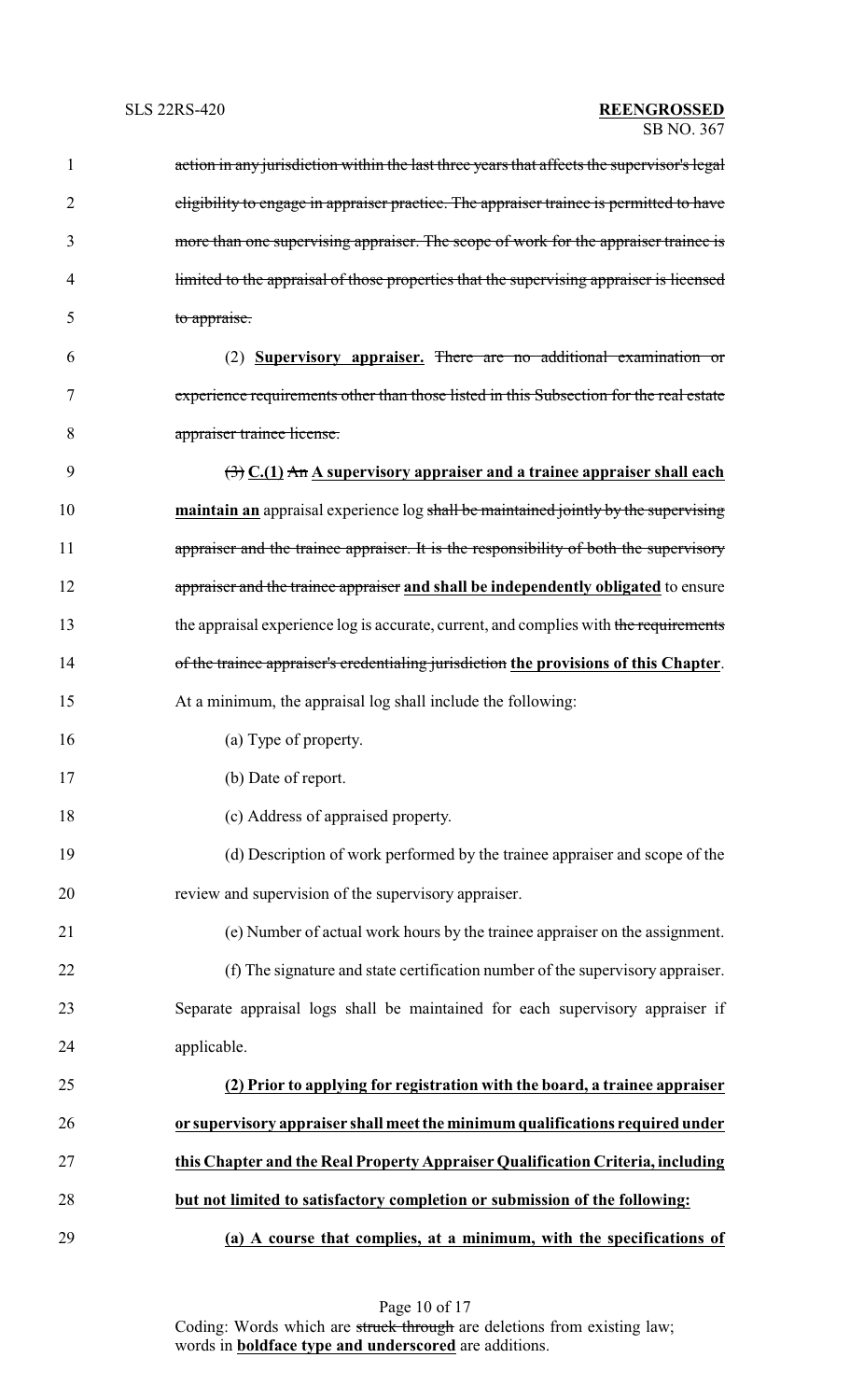| $\mathbf{1}$   | course content established by the AQB, including submission of an official            |
|----------------|---------------------------------------------------------------------------------------|
| $\overline{2}$ | course completion certificate to the board. The course shall be oriented toward       |
| 3              | the requirements and responsibilities of supervisory and trainee appraisers.          |
| 4              | (b) The registration form that is prescribed by the board.                            |
| 5              | (4) As a prerequisite to license renewal, all appraiser trainees shall be             |
| 6              | required to obtain the equivalent of fourteen hours of continuing education per       |
| 7              | calendar year.                                                                        |
| 8              | $\frac{5}{3}$ The appraiser trainee appraiser shall be entitled to obtain copies of   |
| 9              | appraisal reports that he prepared in full or in part by the trainee. The supervising |
| 10             | supervisory appraiser shall keep copies of the trainee appraisal reports prepared by  |
| 11             | the trainee appraiser for a period of at least five years or at least two years after |
| 12             | final disposition of any judicial proceeding in which testimony is given, whichever   |
| 13             | period expires last.                                                                  |
| 14             | $\ast$<br>∗<br>∗                                                                      |
| 15             | §3398. Examination                                                                    |
| 16             | A. A license as a real estate appraiser shall not be issued in any class, other       |
| 17             | than real estate appraiser trainee unless the applicant has passed a qualifying       |
| 18             | examination approved by the Appraiser Qualifications Board (AQB) of the Appraisal     |
| 19             | Foundation for such license.                                                          |
| 20             | $\ast$<br>$\ast$<br>$\ast$                                                            |
| 21             | §3399. Practical Applications of Real Estate Appraisal (PAREA); legislative           |
| 22             | intent; licensure                                                                     |
| 23             | A.(1) The legislature hereby recognizes the present shortage and                      |
| 24             | declining number of registered and licensed appraisers in Louisiana and hereby        |
| 25             | declares its intent to reduce any unnecessary barriers to licensure as a real         |
| 26             | property appraiser, including but not limited to the practical barriers caused        |
| 27             | by the related shortage of supervisory appraisers in the state.                       |
| 28             | (2) Further, the legislature recognizes that the AQB has created and                  |
| 29             | authorized implementation of Practical Applications of Real Estate Appraisal          |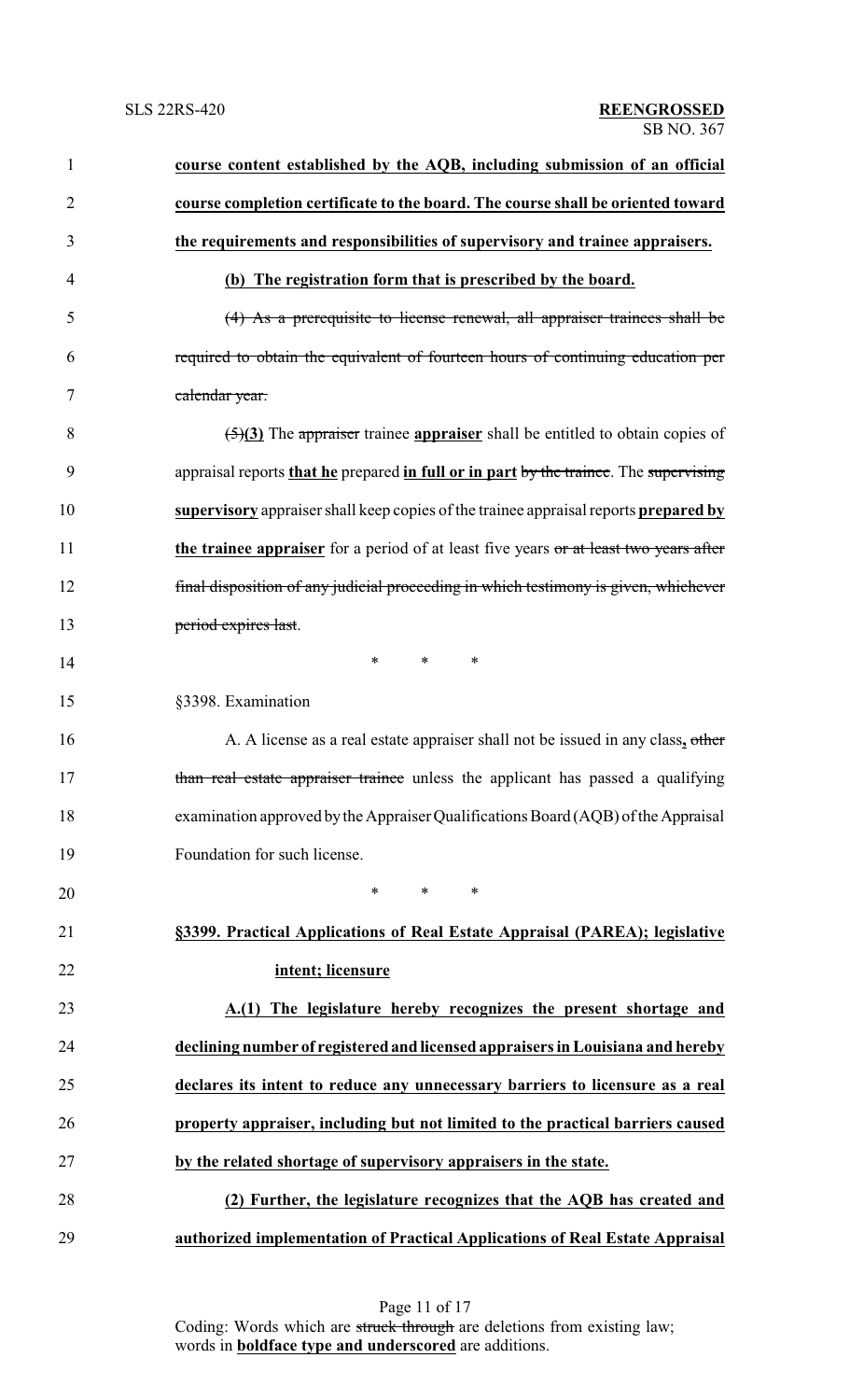| $\mathbf{1}$   | (PAREA) training programs, which shall utilize simulated experience training           |
|----------------|----------------------------------------------------------------------------------------|
| $\overline{2}$ | to provide an alternative path to licensure as a real property appraiser without       |
| 3              | the necessity of obtaining experience or supervision directly from a supervisory       |
| 4              | appraiser.                                                                             |
| 5              | B.(1) Accordingly, nothing in this Chapter shall be construed to prohibit              |
| 6              | an applicant from submitting an official PAREA program completion                      |
| 7              | certificate to evidence satisfactory completion of all experience necessary for        |
| 8              | licensure as either a licensed residential appraiser or as a certified residential     |
| 9              | appraiser in accordance with the qualifications required by the Real Property          |
| 10             | <b>Appraiser Qualification Criteria.</b>                                               |
| 11             | (2) An applicant, who has fully completed an authorized PAREA                          |
| 12             | program, shall apply for licensure either as a licensed residential appraiser or       |
| 13             | as a certified residential appraiser on a form prescribed by the board and             |
| 14             | obtain board approval of the application prior to conducting appraisal activity        |
| 15             | in this state.                                                                         |
| 16             | *<br>$\ast$<br>∗                                                                       |
| 17             | §3405. Principal place of business for appraiser; contact information                  |
| 18             | A. Each registered or licensed real estate appraiser shall advise notify the           |
| 19             | board of any change in the information required for registration, licensure, or        |
| 20             | renewal, including but not limited to the following:                                   |
| 21             | (1) the The address of his or her principal place of business and all other            |
| 22             | addresses at which he is currently engaged in the business of preparing real property  |
| 23             | appraisal reports.                                                                     |
| 24             | (2) The address of his domicile.                                                       |
| 25             | (3) Primary telephone number.                                                          |
| 26             | (4) Primary electronic mail address.                                                   |
| 27             | B. Each registered or licensed appraiser required by Subsection A of this              |
| 28             | Section shall report any changes in the address or telephone number of his business    |
| 29             | or residence to notify the board shall provide such notice, in writing within ten days |

Page 12 of 17 Coding: Words which are struck through are deletions from existing law; words in **boldface type and underscored** are additions.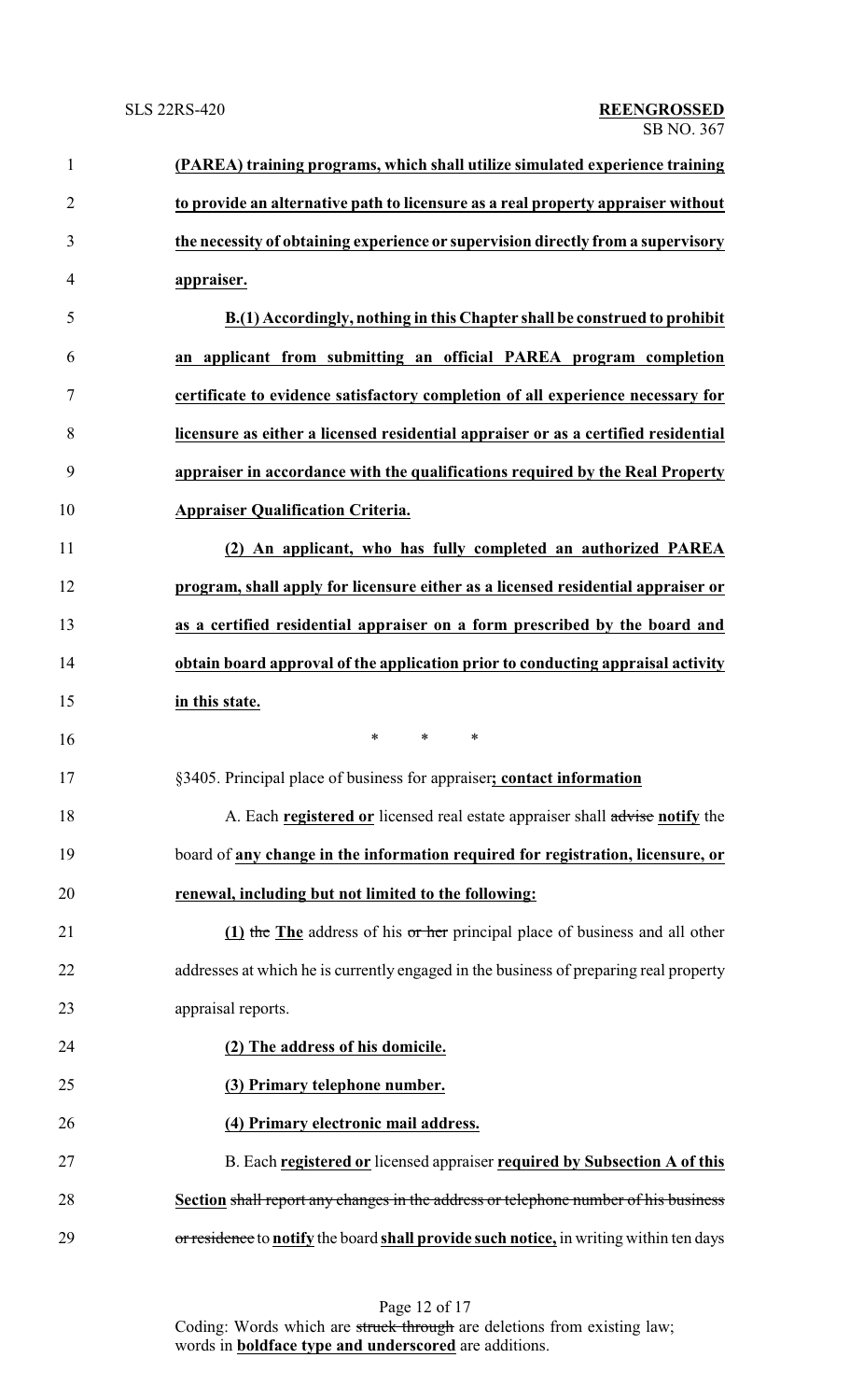| $\mathbf{1}$   | of the change.                                                                                 |
|----------------|------------------------------------------------------------------------------------------------|
| $\overline{2}$ | $\ast$<br>$\ast$<br>∗                                                                          |
| 3              | §3408. Continuing education requirements                                                       |
| 4              | A. As a prerequisite to renewal of a real estate appraiser registration or                     |
| 5              | license, all <b>registrants and</b> licensees shall present evidence satisfactory to the board |
| 6              | of having met the continuing education requirements set forth in this Chapter.                 |
| 7              | B.(1) The basic continuing education requirements for Prior to renewal of                      |
| 8              | a registration or a license, regardless of classification, the renewal applicant               |
| 9              | shall obtain shall be the completion of not less than twenty-eight hours of                    |
| 10             | continuing education credit, or its equivalent, in courses that have received the              |
| 11             | approval of approved by the board. As part of this requirement, the applicant shall            |
| 12             | complete a minimum of seven classroom hours of instruction covering the Uniform                |
| 13             | Standards of Professional Appraisal Practice every renewal period.                             |
| 14             | (2) All appraisers regardless of registration or license class shall obtain                    |
| 15             | a minimum of seven continuing education credit hours regarding the Uniform                     |
| 16             | Standards of Professional Appraisal Practice (USPAP) each renewal period,                      |
| 17             | which shall be credited towards the total continuing education required by                     |
| 18             | Paragraph (1) of this Subsection.                                                              |
| 19             | $\ast$<br>*<br>∗                                                                               |
| 20             | D. The board shall adopt regulations for implementation of the provisions of                   |
| 21             | this Section to provide <b>registrants and</b> licensees with current knowledge of real        |
| 22             | property appraisal theories, practices, and techniques. Such regulations shall                 |
| 23             | prescribe the following:                                                                       |
| 24             | $\ast$<br>$\ast$<br>$\ast$                                                                     |
| 25             | F. No amendment or repeal of a regulation adopted by the board pursuant to                     |
| 26             | this Section shall operate to deprive a <b>registered or</b> licensed real estate appraiser of |
| 27             | credit toward renewal of certification for any course of instruction completed by the          |
| 28             | applicant prior to the amendment or repeal of the regulation, if the course would              |
| 29             | have qualified for continuing education credit under the regulation as it existed prior        |

Page 13 of 17

Coding: Words which are struck through are deletions from existing law; words in **boldface type and underscored** are additions.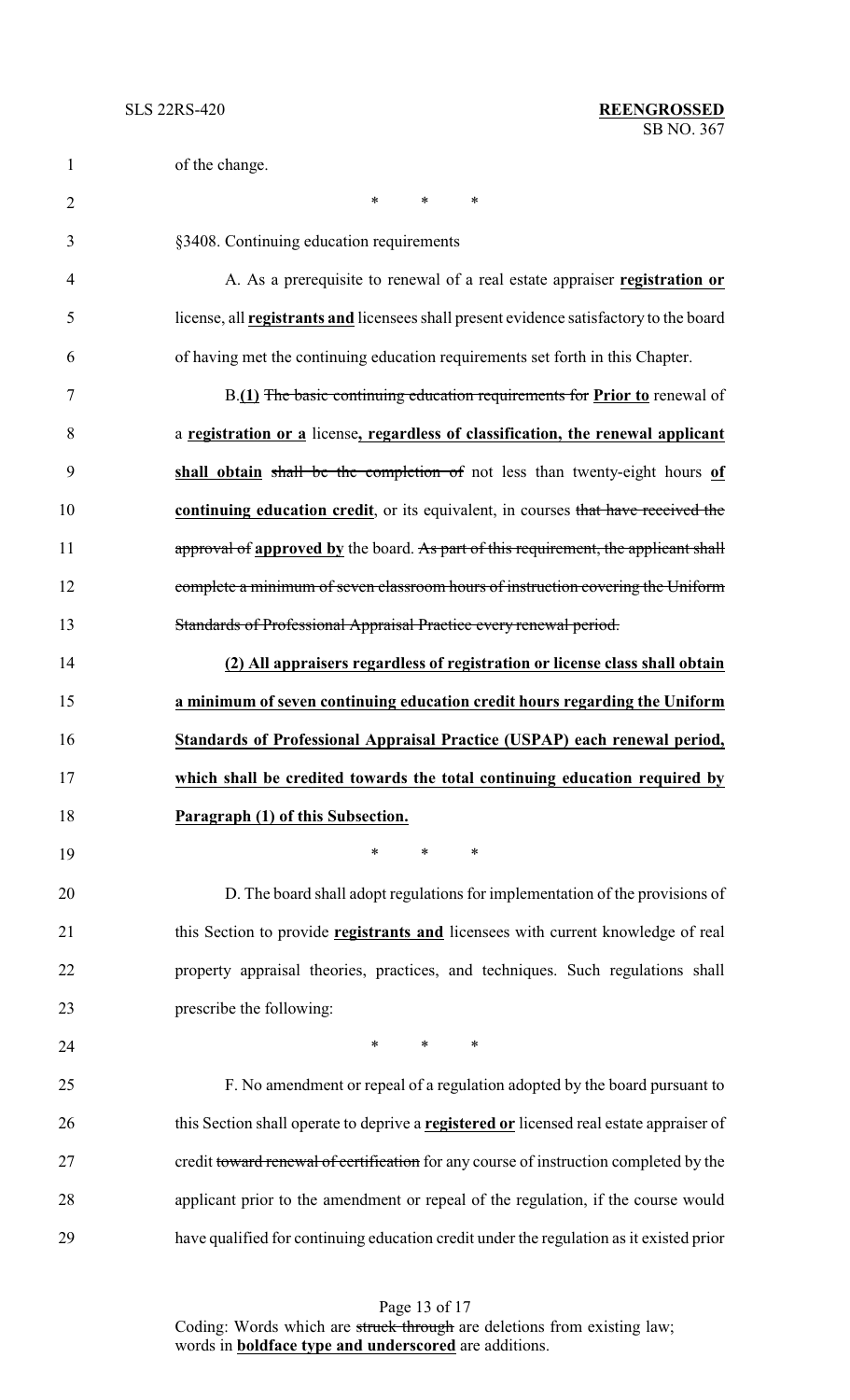| $\mathbf{1}$   | to the repeal or amendment.                                                                 |
|----------------|---------------------------------------------------------------------------------------------|
| $\overline{2}$ | §3409. Disciplinary proceedings                                                             |
| 3              | A. The board may censure a <b>registered or</b> licensed real estate appraiser,             |
| $\overline{4}$ | conditionally or unconditionally suspend or revoke any <b>registration or</b> license       |
| 5              | issued under in accordance with the provisions of this Chapter, levy fines or               |
| 6              | impose civil penalties not to exceed five thousand dollars, or impose continuing            |
| 7              | education requirements on <b>registrants and</b> licensees if, in the opinion of the board, |
| 8              | a <b>registrant or</b> licensee is performing, is attempting to perform, has performed, or  |
| 9              | has attempted to perform any of the following acts:                                         |
| 10             | $\ast$<br>$\ast$<br>*                                                                       |
| 11             | (6) Procuring a <b>registration or</b> license for himself or anyone else by fraud,         |
| 12             | misrepresentation, or deceit.                                                               |
| 13             | $\ast$<br>$\ast$<br>∗                                                                       |
| 14             | $\ast$<br>∗<br>∗<br>B(1)                                                                    |
| 15             | (2) Before censuring any <b>registrant or</b> licensee, or suspending or revoking           |
| 16             | any license, the board shall notify the <b>registrant or</b> licensee in writing of any     |
| 17             | charges made at least twenty days prior to the date set for the hearing and shall afford    |
| 18             | him an opportunity to be heard in person or by counsel.                                     |
| 19             | (3) The written notice shall be satisfied by personal service on the                        |
| 20             | respondent, or by sending the notice by certified mail to the registrant's or               |
| 21             | licensee's address on file with the board, or by hand delivery from board personnel.        |
| 22             | $\ast$<br>$\ast$<br>∗                                                                       |
| 23             | $\ast$<br>$\ast$<br>$\ast$<br>C(1)                                                          |
| 24             | (2) The board may make findings of fact and shall deliver or mail such                      |
| 25             | findings to the <b>registrant or</b> licensee charged with an offense under this Chapter.   |
| 26             | Any finding of fact by the board pursuant to this Subsection shall be conclusive.           |
| 27             | $*$<br>$\ast$<br>∗                                                                          |
| 28             | D. The board may also suspend or revoke the <b>registration or</b> license of a real        |
| 29             | estate appraiser based upon a final civil judgment against the appraiser on grounds         |

Page 14 of 17 Coding: Words which are struck through are deletions from existing law; words in **boldface type and underscored** are additions.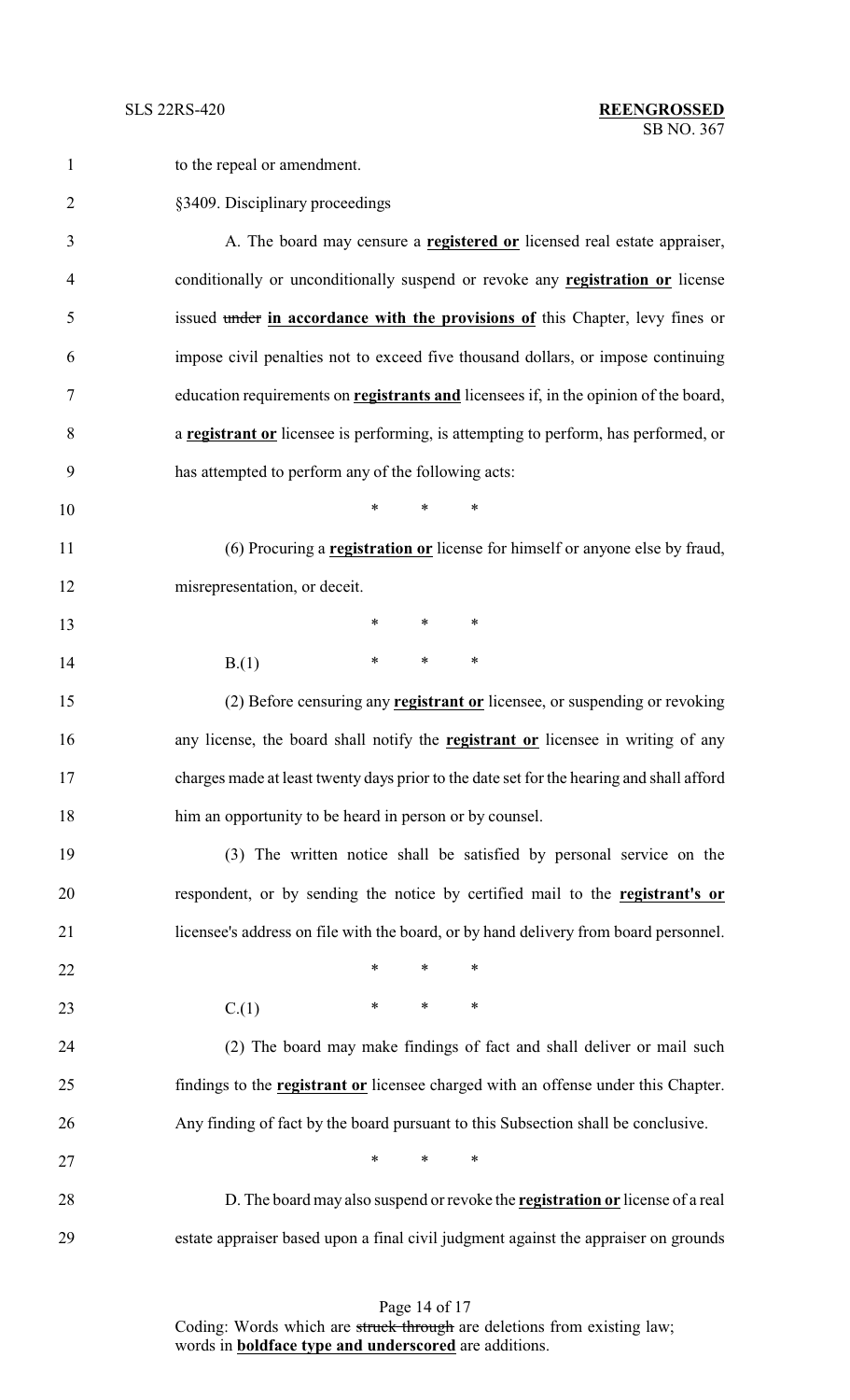| $\mathbf{1}$   | of fraud, misrepresentation, or deceit in the making of an appraisal of real property.   |
|----------------|------------------------------------------------------------------------------------------|
| $\overline{2}$ | In a disciplinary proceeding based upon such judgment, the registered or licensed        |
| 3              | real estate appraiser shall be afforded notice and the opportunity to present matters    |
| 4              | in mitigation and extenuation but shall not collaterally attack the civil judgment.      |
| 5              | E. It shall be the duty of each <b>registered or</b> licensed real estate appraiser to   |
| 6              | notify the board within ten days by registered or certified mail or by hand delivery     |
| 7              | of the following actions:                                                                |
| 8              | $\ast$<br>$\ast$<br>$\ast$                                                               |
| 9              | F. A registered or licensed real estate appraiser shall not participate in the           |
| 10             | preparation of federally related real estate appraisals during any period in which his   |
| 11             | registration or license has been suspended by the board pursuant to adjudicatory         |
| 12             | proceedings.                                                                             |
| 13             | §3410. Standards for the development and communication of real estate appraisals         |
| 14             | A.(1) A registered or licensed real estate appraiser shall comply with                   |
| 15             | generally accepted standards of professional practice in the development and             |
| 16             | communication of appraisals of real estate located in this state and with generally      |
| 17             | accepted ethical rules of conduct as contained in the "Uniform Standards of              |
| 18             | Professional Appraisal Practice" (USPAP), or its successor, as approved and              |
| 19             | periodically amended by the Appraisal Standards Board of the Appraisal                   |
| 20             | Foundation or its successor.                                                             |
| 21             | (2) Nothing in this Chapter shall prohibit a registered or licensed real estate          |
| 22             | appraiser from performing an evaluation of real property for a federally insured         |
| 23             | depository institution if the evaluation is permitted by either federal law, regulation, |
| 24             | or the guidelines for evaluations established by the federal financial institutions      |
| 25             | regulatory agency of the depository institution, or a mortgage servicer approved to      |
| 26             | service any federally related mortgage loans.                                            |
| 27             | B. The <b>registered or</b> licensed real estate appraiser shall include within the      |
| 28             | body of the appraisal report the amount of the appraiser's fee for appraisal services.   |
| 29             | §3411. Documents to be retained Recordkeeping requirements                               |

Page 15 of 17 Coding: Words which are struck through are deletions from existing law; words in **boldface type and underscored** are additions.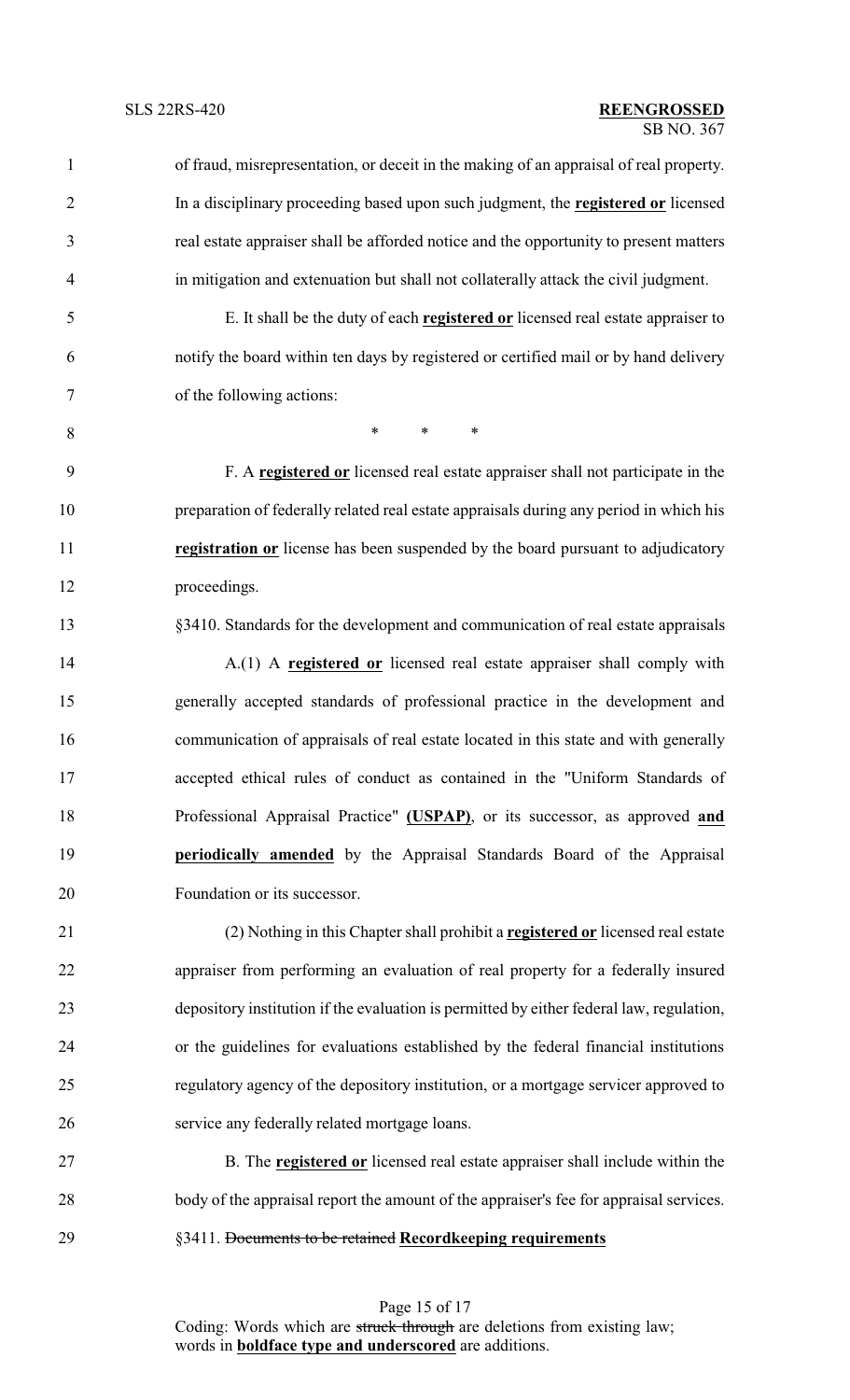| $\mathbf{1}$   | A registered or licensed real estate appraiser shall retain for five years                    |
|----------------|-----------------------------------------------------------------------------------------------|
| $\overline{2}$ | originals or true copies of contracts engaging the appraiser's services for real              |
| $\mathfrak{Z}$ | property appraisal work, appraisal reports, and supporting data assembled and                 |
| $\overline{4}$ | formulated by the appraiser in preparing reports. The period for retention of the             |
| 5              | records applicable to each engagement of the services of the appraiser shall run from         |
| 6              | the date of the submission of the appraisal report to the client. These records shall         |
| 7              | be made available by the appraiser for inspection and copying by the board on                 |
| 8              | reasonable notice to the appraiser. When litigation is contemplated at any time,              |
| 9              | reports and records shall be retained for two years from final disposition.                   |
| 10             | Section 2. R.S. 37:3392(11) and 3397.1 are repealed in their entity.                          |
| 11             | Section 3. This Act shall become effective upon signature by the governor or, if not          |
| 12             | signed by the governor, upon expiration of the time for bills to become law without signature |
| 13             | by the governor, as provided by Article III, Section 18 of the Constitution of Louisiana. If  |
| 14             | vetoed by the governor and subsequently approved by the legislature, this Act shall become    |
| 15             | effective on the day following such approval.                                                 |
|                |                                                                                               |

The original instrument was prepared by Xavier Alexander. The following digest, which does not constitute a part of the legislative instrument, was prepared by Ann S. Brown.

|                    | <b>DIGEST</b>        |       |
|--------------------|----------------------|-------|
| SB 367 Reengrossed | 2022 Regular Session | Henry |

Proposed law creates a Licensed Residential Appraiser (LRA) license classification and formalizes adoption of Practical Application of Real Estate Appraisal (PAREA) program criteria for Louisiana.

Present law provides for a real estate appraiser trainee to be licensed.

Proposed law provides for a trainee appraiser to be registered instead of licensed and specifically allows a trainee to have more than one supervisory appraiser. Proposed law provides for qualifications and training.

Proposed law defines a "licensed residential appraiser" as any person licensed by the board whose authority to appraise real property is limited to the appraisal of noncomplex one to four complex residential units having a transaction value of less than \$1M and one to four residential units having a transaction value of less than \$400K, according to the Real Property Appraiser Qualification Criteria.

Proposed law provides that nothing in present law and proposed law shall be construed to prohibit an applicant from submitting an official PAREA program completion certificate to evidence satisfactory completion of all education and experience necessary for licensure as either a licensed residential appraiser or as a certified residential appraiser, according to the

Page 16 of 17 Coding: Words which are struck through are deletions from existing law; words in **boldface type and underscored** are additions.